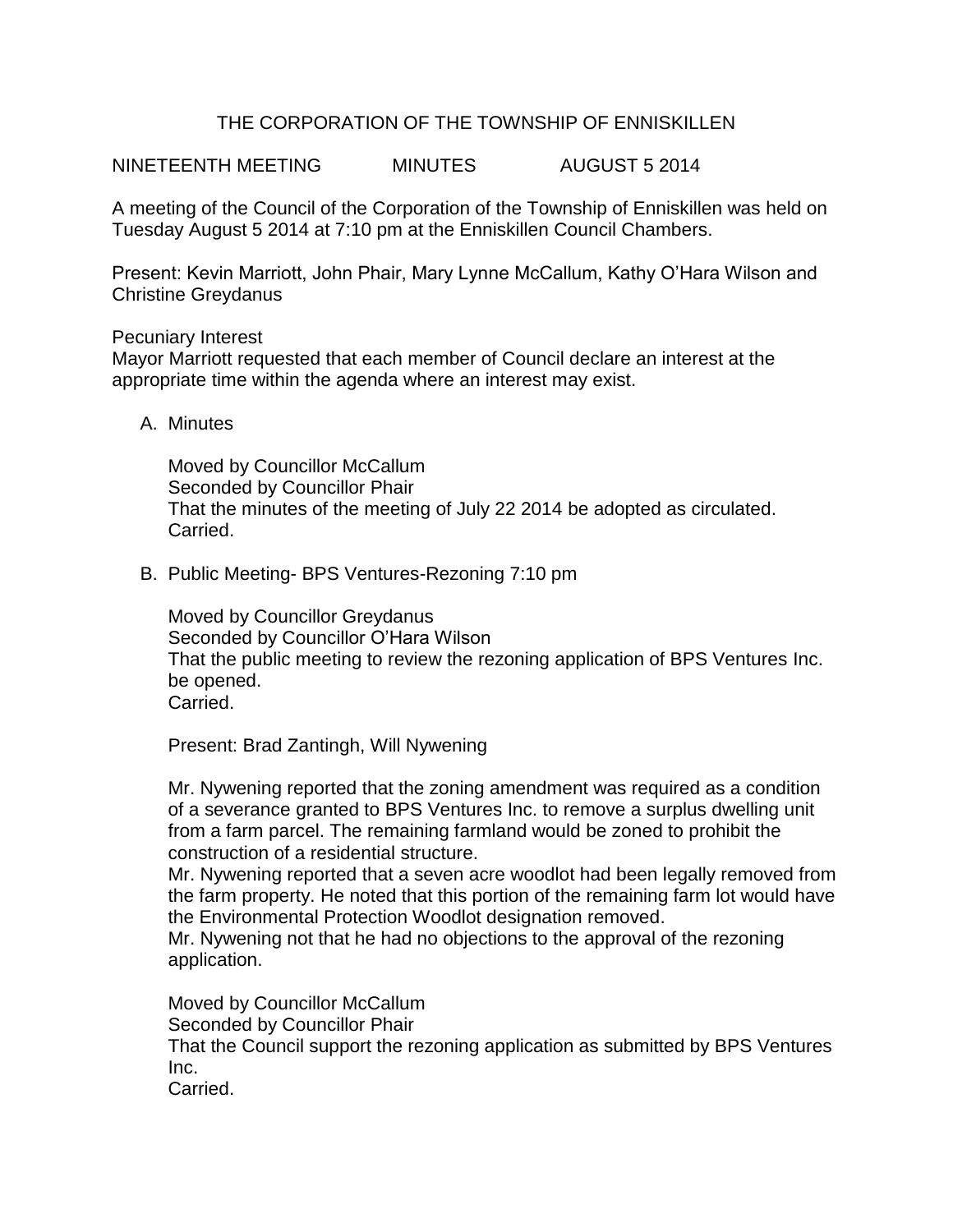Moved by Councillor O'Hara Wilson Seconded by Councillor Greydanus That the public meeting concerning the BPS Ventures Inc. rezoning be adjourned. Carried.

### C. Interview:

Planner- Motor Vehicle Sales- 3700 Petrolia Line,

Will Nywening reported that the motor vehicle sales business at 3700 Petrolia Line had stop the sales of vehicles in November of 2013. He reported that in the future the display of vehicles for sale on the property would not comply with the current zoning.

Moved by Councillor O'Hara Wilson Seconded by Councillor McCallum

That a letter be sent to the owner of 3700 Petrolia Line confirming the zoning in regards to the display of vehicles for sale on the property.

Motocross track- 2302 Mandaumin Road,

Councillor O'Hara Wilson noted that an article had appeared in the London Free Press concerning the operation of a race in 2015.

Moved by Councillor O'Hara Wilson Seconded by Councillor Greydanus That the Planner confirm with the moto cross operators their future plans for operation of the track. Carried.

Will Nywening presented a brief overview of the large renewal electrical generation request for proposal process being developed by the Ontario Power Authority.

Moved by Councillor O'Hara Wilson Seconded by Councillor McCallum That the Township of Enniskillen forward comments to the Ontario Power Authority concerning the large renewable electrical generation RFP process. Carried.

Public Works-Water- Ministry of Environment- Inspection June 3 2014 Drainage- Van Bree Drainage- 6<sup>th</sup> Con Drain and Osborne Drain

Ray Dobbin reviewed the discussions held with Van Bree Drainage to establish pricing to undertake culvert replacement on the  $6<sup>th</sup>$  Concession Drain and the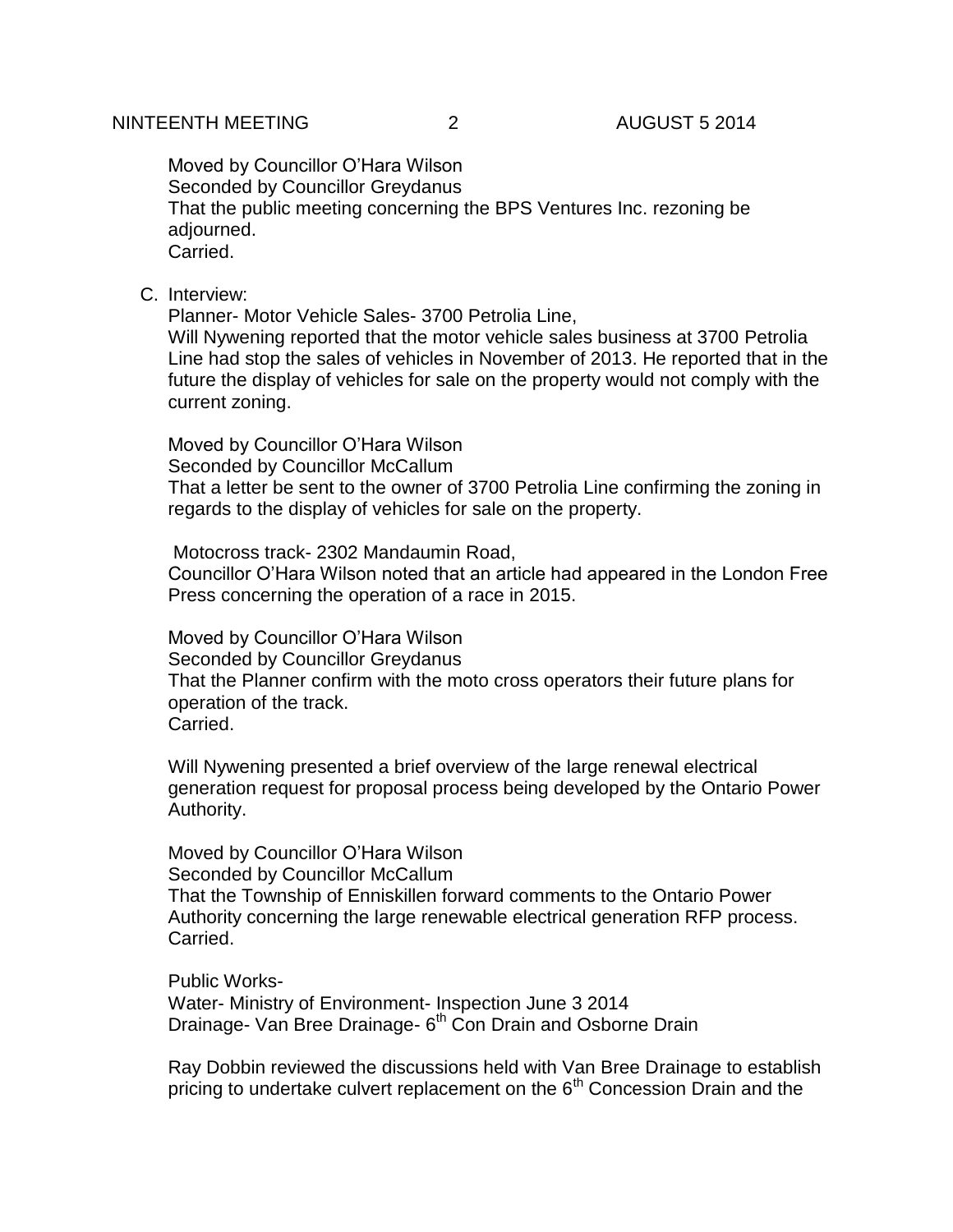Osborne Drain. He reported that the price for the  $6<sup>th</sup>$  Concession Drain was  $9\%$ higher than the report estimates. Mr. Dobbin reported that the estimate for the Osborne Drain was 8% over the report estimates.

Moved by Councillor O'Hara Wilson Seconded by Councillor Greydanus That the proposals from Van Bree Drainage and Bulldozing Ltd. be accepted for the  $6<sup>th</sup>$  Concession Drain at \$279,400 plus HST and the Osborne Drain at \$52,500 plus HST. Carried.

The Engineer reported that the work on the culverts would begin this fall.

Ray Dobbin reported that a site meeting had been held on the Arn Drain. He reported that the entire drain would be brushed. He reported that the drain would be cleaned from Courtright Line south to the Union Gas property. He noted that tenders would be advertised to close for the next Council meeting.

Ray Dobbin reported on the herbicide program for municipal drains.

A brief discussion took place in regards to the purchase of water from Brooke Alvinston. The Engineer reported that the Municipal staff had been instructed to review the impact of the sale of water on the Brooke Alvinston water distribution system.

The recent Ministry of Environment inspection of the water distribution system was circulated to Council. The inspection had made recommendations to repair a cover at the reservoir and prepare a backflow inspection program.

- D. Correspondence for information
	- 1. Ontario Power Authority- Large Renewable Procurement Process
	- 2. St Clair Region Conservation Authority- Minutes June 26 2014
	- 3. AMO Budget comments to the Committee of Finance and Economic Affairs
	- 4. E Hardeman MPP- Opposition Critic for Municipal Affairs and Housing
	- 5. Ministry of Finance- OMPF payments
	- 6. MPAC- Regulation changes for valuation of billboards and hospices
	- 7. College of Physicians –nomination of physicians for a Council Award

Moved by Councillor Greydanus Seconded by Councillor O'Hara Wilson That correspondence items 1-7 be received and filed. Carried.

E. Correspondence requiring motions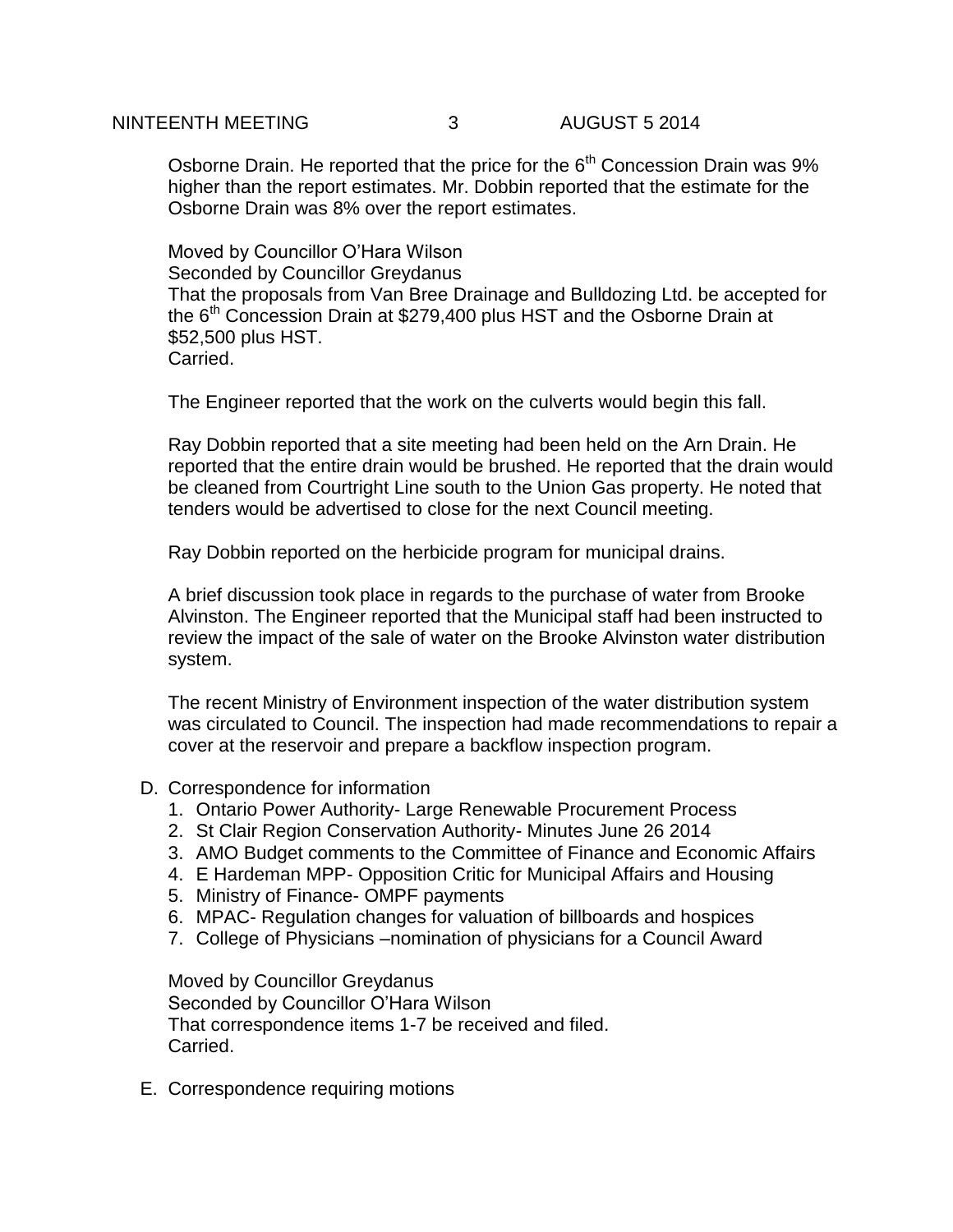### NINTEENTH MEETING  $\begin{array}{ccc} 4 & 4 & 4 \end{array}$  AUGUST 5 2014

1. Application for Adjustment of Assessment: 4903 Forest Road – from Jan 1-Dec 31-13 house demolished April 2-12 3223 Courtright Line- from May 12-Dec 31-14 house removed. 5295 Shiloh Line- from May 15-Dec 31-14 house removed.

Moved by Councillor Greydanus Seconded by Councillor Phair That the Council concurs with the recommendations of the assessor for 4903 Forest Road, 3223 Courtright Line and 5295 Shiloh Line. Carried.

2. Plympton-Wyoming Agricultural Society 2014 Annual Fall Fair

Moved by Councillor O'Hara Wilson Seconded by Councillor McCallum That Mayor Marriott be directed to attend the Plympton-Wyoming Agricultural Society 2014 Fall Fair. Carried.

F. Accounts

Moved by Councillor Phair Seconded by Councillor McCallum That the accounts be paid as circulated: Cheque: 7382-7419: \$ 37,721.96 Cheque: 7420-7441: \$ 93,829.52 Carried.

## G. Bylaws

- 1. Bylaw 49 of 2014 Confirmation Bylaw
- 2. Bylaw 50 of 2014 Drain Rating Bylaw
- 3. Bylaw 51 of 2014 Zoning Amendment 4539 Churchill Line

Moved by Councillor Greydanus Seconded by Councillor O'Hara Wilson That first and second reading be given to Bylaw 49, 50 and 51 of 2014 Carried.

Moved by Councillor McCallum Seconded by Councillor Phair That third and final reading be given to Bylaw 49, 50 and 51 of 2014. Carried.